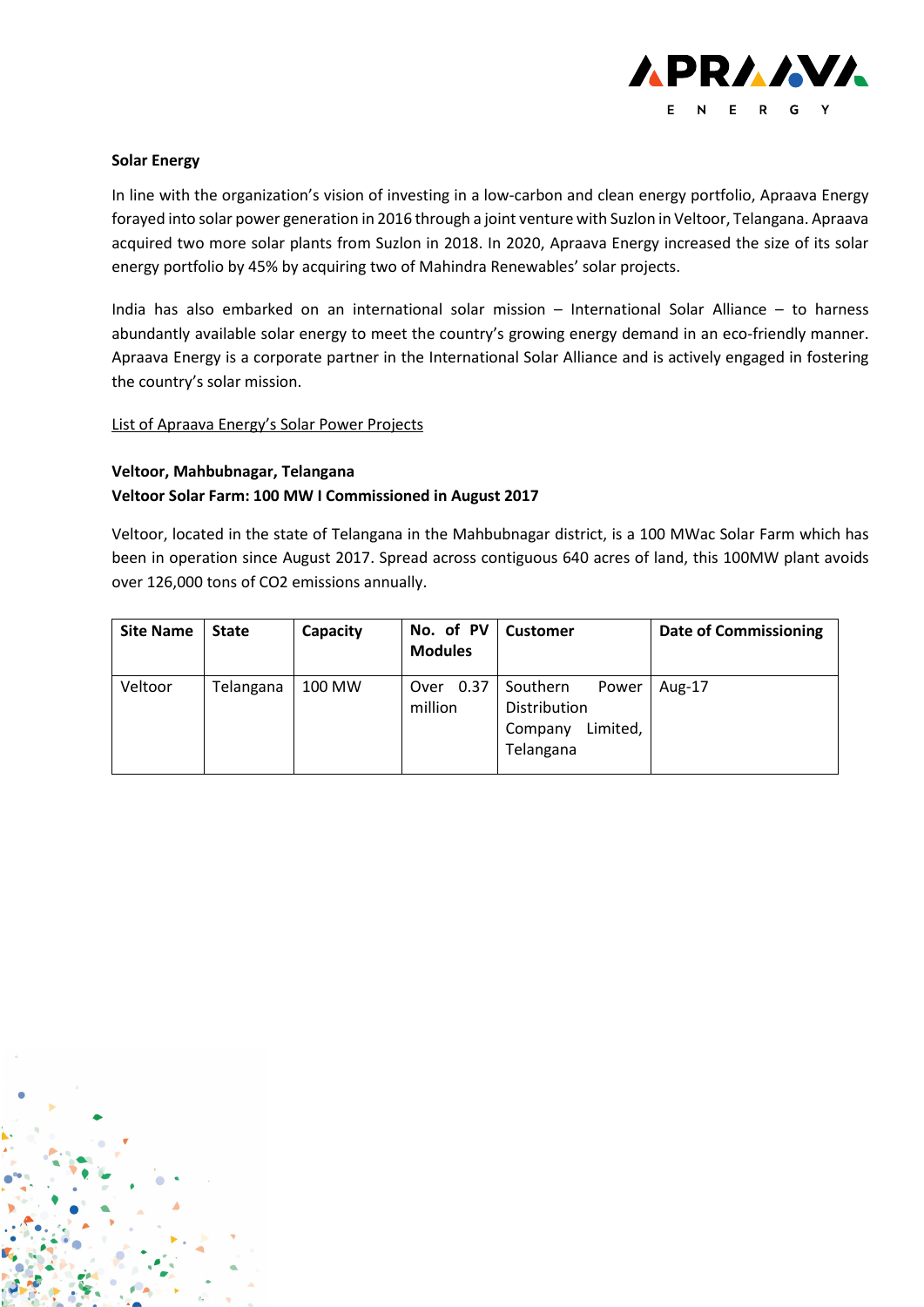

# **Cleansolar Renewable Energy Pvt. Ltd. (CREPL), Telangana CREPL: 30 MW | Commissioned in June 2016**

CREPL, located in Vikarabad district of Telangana, is a 30 MWac Solar Farm which has been in operation since June 2016.

| <b>Site</b><br><b>Name</b> | <b>State</b> | Capacity | No. of PV<br><b>Modules</b> | <b>Customer</b>                                                    | <b>Date of Commissioning</b> |
|----------------------------|--------------|----------|-----------------------------|--------------------------------------------------------------------|------------------------------|
| <b>CREPL</b>               | Telangana    | 30 MW    | About 0.14<br>million       | Southern<br>Power<br>Distribution<br>Company Limited,<br>Telangana | $Jun-16$                     |

# **Divine Solar Power Pvt. Ltd. (DSPL), Telangana DSPL: 50 MW | Commissioned in July 2017**

DSPL, located in the Nirmala district of Telangana, is a 50 MWac Solar Farm which has been in operation since July 2017.

| <b>Site Name</b> | <b>State</b> | Capacity | οf<br>No.<br><b>PV</b><br><b>Modules</b> | <b>Customer</b>                                                       | <b>Date of Commissioning</b> |
|------------------|--------------|----------|------------------------------------------|-----------------------------------------------------------------------|------------------------------|
| <b>DSPL</b>      | Telangana    | 50 MW    | About<br>0.19<br>million                 | Northern<br>Power<br>Distribution<br>Limited,<br>Company<br>Telangana | $Jul-17$                     |